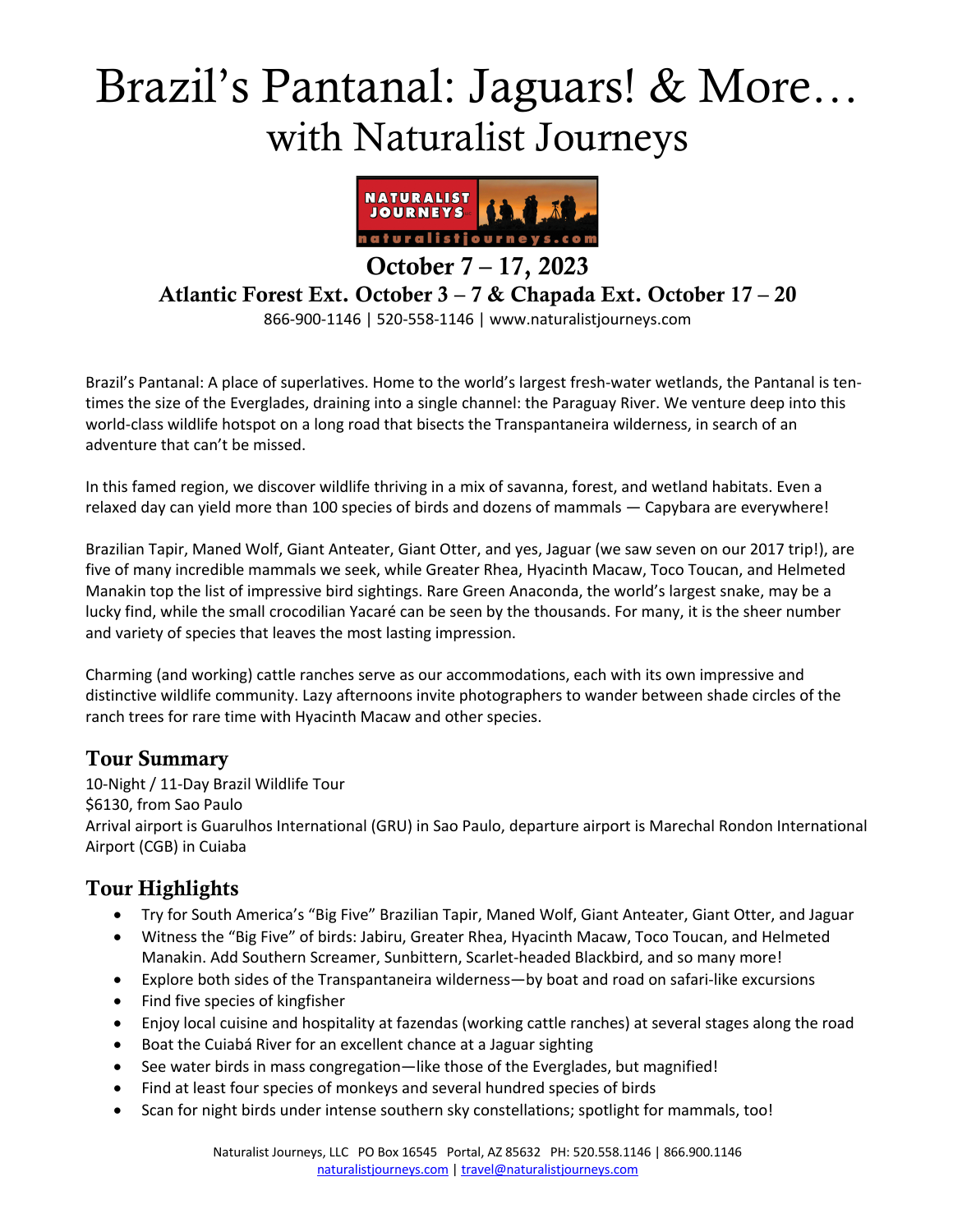• Enjoy optional fishing at two locations (additional cost for local boat and guide)

## Day-to-Day Itinerary

# Sat., Oct. 7 Arrival to São Paulo, Brazil

Arrive today in São Paulo, Brazil, at Guarulhos International Airport (GRU). No activities are planned for today so you can rest up from your travels. Please take the free shuttle to our convenient and comfortable airport hotel. Remember, you have at least 1.5 hours to get luggage and clear immigration and customs; there are comfortable public areas in the hotel where you can relax if you don't want to pay an early room fee.

This evening we enjoy a welcome dinner―a chance to meet your guides and traveling companions, and learn more about our coming adventure. Those on our highly-recommended pre-trip to the Atlantic Forest are returning to join you this evening. We invite you to sample Brazil's national cocktail, the caipirinha, made with cachaça (sugarcane liquor), sugar, and lime. We predict this may be the first of many. *Accommodations at a convenient airport hotel (L,D)* 

\**Note: Most flights from the USA originate October 6 to meet this arrival date.*

#### Sun., Oct. 8 Early Flight to Campo Grande Airport | Explore the South Side of the Pantanal

We should arrive to Campo Grande about 9:00 AM and are met by our local guides. We drive by van or mini-bus to our lodge (around four hours drivetime) with stops for mammals and birding on the way there. We are motivated to get there, since this is where we have lunch!

After checking into our rooms, we spend time birding around the lodge until the end of the day, looking for birds like the Chaco Chachalaca, Hyacinth Macaw, Blue-fronted Parrot, Nanday Parakeet, Toco Toucan, Lineated and White Woodpeckers, Narrow-Billed Woodcreeper, Greater Thornbird, Giant Cowbird, Crested Oropendola, Purplish and Plush-crested Jays, Red-crested Cardinal, and many others.

We then gather with friends for dinner and for those that wish, the daily checklist. *Accommodations at Aguapé Lodge or similar (B,L,D)*

## Mon., Oct. 9 & Tues., Oct. 10 Pantanal Safari

Our lodge is an excellent environment for birdwatching, a place where over 300 bird species have been recorded. The lodge is located 195 kilometers from Campo Grande city, which has an international airport, and 60 kilometers from Aquidauana city, which is known as the gateway to the Pantanal. We have two full days to explore from the lodge, plus our pathway coming and going. Optional fishing with local guides and boats can be arranged while you are at this lodge.

Interesting bird species are Southern Screamer, Blaze-winged Parakeet, Gilded Hummingbird, Toco Toucan, Pale-crested and White-fronted Woodpecker, Red-billed Scythebill, Helmeted Manakin, and the Scarlet-headed Blackbird.

After an early breakfast, we embark on a safari drive with good chances to see the Undulated Tinamou, Capped Heron, Jabiru, Savanna Hawk, Rufescent Tiger Heron, Buff-necked and Plumbeous Ibis, Roseate Spoonbill, Hyacinth and Yellow-collared Macaw, Red-billed Scythebill, Orange-backed Troupial, and many others.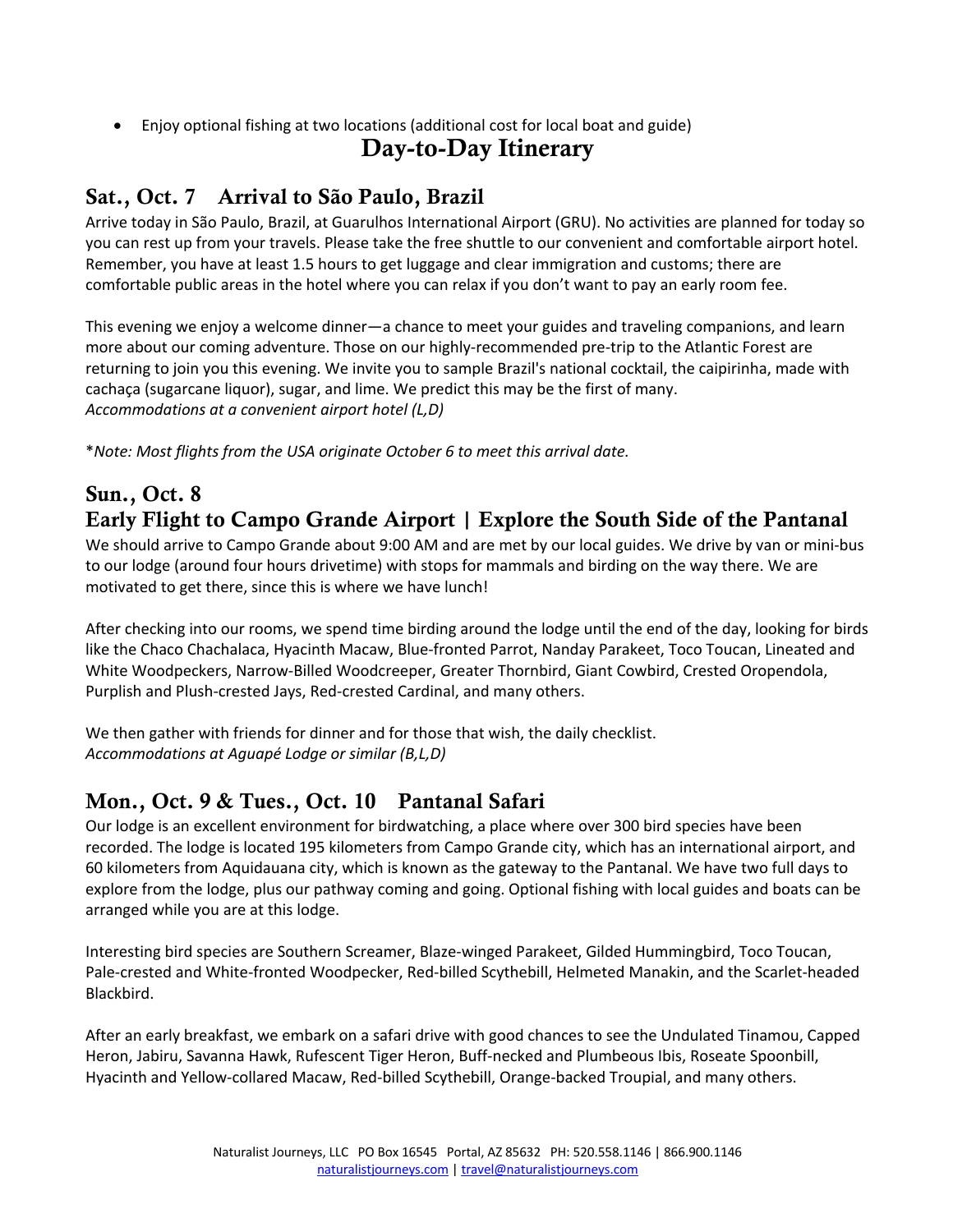After lunch we are back at the lodge and make time to enjoy a siesta in the hot part of the day, and then we make another safari drive until the end of the day, returning in the dark with chances to see mammals like the Crab-eating Fox, South American Coati, Capybara, Marsh Deer, Southern Tamandua, Crab-eating Raccoon, River Otter, and night birds such as Common and Great Potoo, Spectacled and Striped Owl, Pauraque and Scissortailed Nightjar.

We find this area to be the best place to spot Giant Anteater in the whole region and we make the effort to find them, so keep your fingers crossed! We have dinner upon return, and for those that wish again, the checklist. *Accommodations at Aguapé Lodge or similar (B,L,D)*

# Wed., Oct. 11 Birding to Campo Grande

After an early breakfast we take a bird walk for excellent chances to see Great Rufous Woodcreeper, Blazewinged Parakeet, Black-crowned Tityra, Chestnut-eared Aracari, and Ferruginous Pygmy-Owl, and many more.

This morning we also enjoy a motorboat excursion at Aquidauana River. This river is full of life with good chances to see a family of Giant River Otter and special birds like Black-collared Hawk, five species of kingfisher, Rufous-tailed Jacamar, Blue-throated Piping Guan, and many others.

After an early lunch at the lodge we drive back to Campo Grande, check in to the hotel, and then enjoy a short visit to the "nesterar," a place where a nice concentration of macaws and herons nest near the city. *Accommodations at Hotel Mohave or similar (B,L,D)* 

#### Thurs., Oct. 12 Early Flight: Campo Grande to Cuiaba | Northern Transpantaneira Adventure Begins

After an early domestic flight to Cuiabá we begin the second (northern) half of our Pantanal adventure!

Driving south, we reach the famed Pantanal via a paved road to Poconé. En route we have lunch in a typical churrasqueria, and enjoy simple Brazilian-style cuisine. From here, we travel the dirt Transpantaneira Road, perhaps only rivaled by Tanzania's Serengeti road for spotting wildlife. Along the way to our lodge, we might see Ringed Kingfisher, Red-crested Cardinal, Lesser Yellow-headed Vulture, Toco Toucan, Jabiru, Limpkin, our Capybaras (of course!), Yacaré Caiman, and more.

Our lodge is located just 10km from Poconé. After check in, we can stretch our legs on a short walk. There is a lovely pool if anyone wants to cool off with a swim. *Accommodations at Pousada Piuval or similar (B,L,D)* 

## Fri., Oct. 13 Birding & Wildlife Spotting on the Transpantaneira | Drive to Porto Jofre | Jaguar Boat Excursion

After some morning wildlife viewing at the ranch, we depart down the Transpantaneira, keeping an eye out for Red Brocket Deer, Marsh Deer, Crab-eating Fox, Greater Rhea, Chestnut-bellied Guan, Bare-faced Curassow, and a mix of wading birds. Bridges are hotspots from which we can view the presence of a huge food supply; Green Kingfisher, Great Egret, Cocoi Heron, both Bare-faced and Green Ibises, and White-lored Spinetail are just a few species we may see.

We pass through scattered palm woodlands, cerrado scrub, and seasonally-flooded grasslands reminiscent of the Everglades. Roadside ponds and canals are filled with waders: Roseate Spoonbill, Plumbeous Ibis, Limpkin,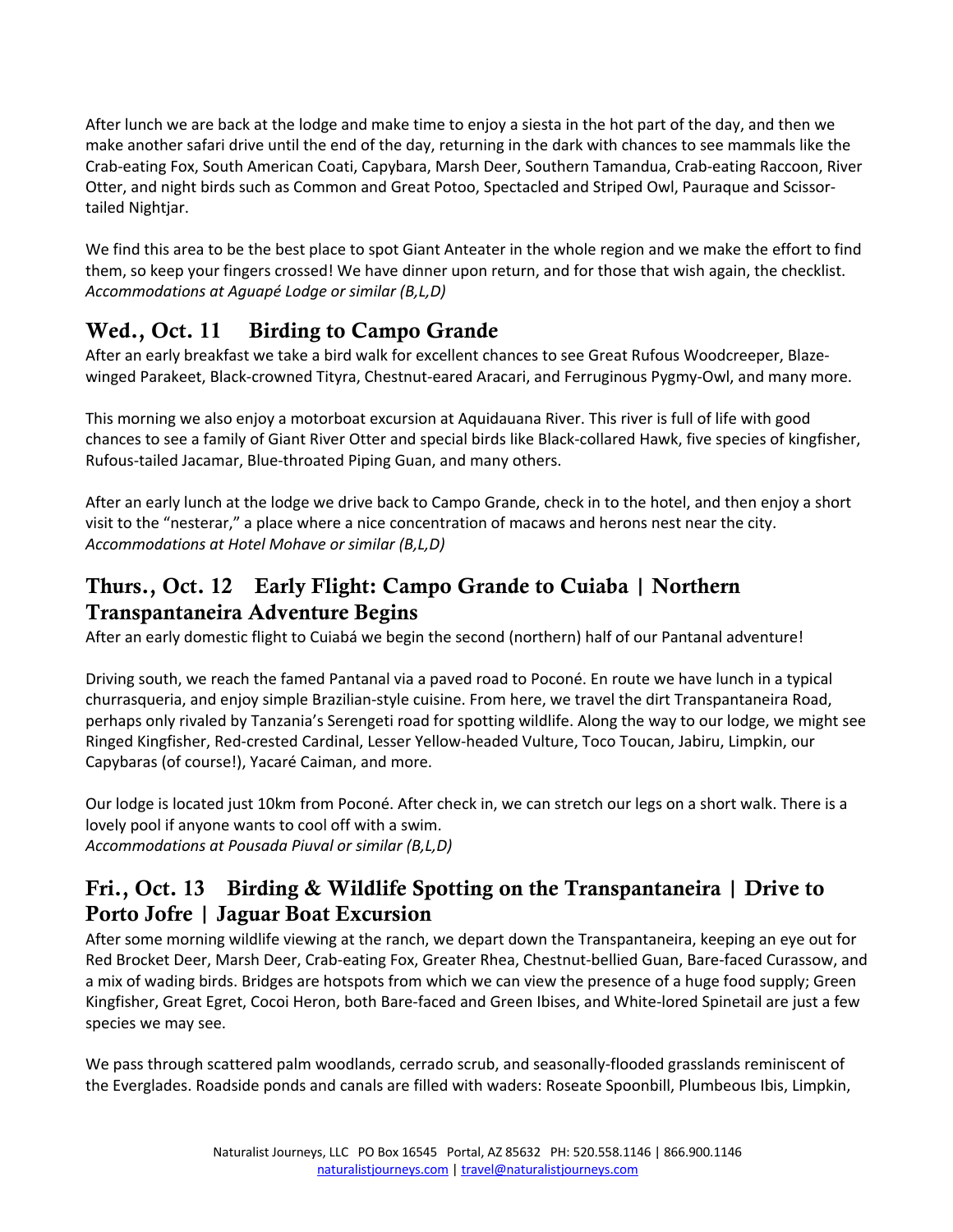cormorants, herons, kingfishers, and their predator, Yacaré Caiman. August water conditions concentrate the fish for foraging waders like Jabiru and Maguari Stork.

At Porto Joffe, the "end of the road," palms attract several resident pairs of Hyacinth Macaw. From this little town on the Cuiabá River, we board a small boat to reach our lodgings—two days on a lovely houseboat. Rooms are air-conditioned, with private bath. This "floating hotel" allows us to stay close to where the wildlife has been spotted; we explore from the houseboat each day on smaller boats.

We check into our boat cabins, have dinner, then have a briefing on safety and wildlife we hope to see. If skies are clear, star viewing is impressive―you can see the Southern Cross! Optional fishing is available while you are on the houseboat portion of the tour.

*Accommodations in private cabins on a floating houseboat hotel! (B,L,D)*

# Sat., Oct. 14 Full Day Looking for Jaguar, Jabiru & More | Jaguar Boat Excursion

Awake on the river to a host of sounds and the sight of macaws and more flying overhead. We use smaller speedboats to spend the day searching for the iconic Jaguar, known for their affinity to water. They are good swimmers, and often lay down along the shore after a swim. Chances are good that we see at least one individual, male or female―perhaps even together!

We lunch on board, take a short siesta (yes, love that AC ...) and try for Jaguar again in the afternoon. Wildlife is plentiful in this remote part of the Pantanal, so once we accomplish the main task (a Jaguar, of course) we have time to admire other species like Giant Otter, Black Skimmer, Pied Plover, Southern Screamer, and Yacaré Caiman. We also visit little streams for skulkers like Pygmy Kingfisher and Sungrebe.

By late afternoon we return to the boat. We celebrate our sightings with caipirinhas before dinner! *Accommodations in private cabins on a floating houseboat hotel! (B,L,D)* 

#### Sun., Oct. 15 Wildlife & Birding on the Lower Transpantaneira

After two days immersed in the wildest part of the Pantanal, we return north, retracing our route. We are not in a hurry though, and work some of the areas we previously traveled in more detail.

Perhaps we find a troop of Black-and-Gold Howler Monkey, Chestnut-eared Aracari, Snail Kite, Rusty-backed Antwren, Common Tody Flycatcher, White-browed Blackbird, and others species as we drive to our next lodge. We watch for Cream-colored Woodpecker, Ashy-headed Greenlet, Short-crested Flycatcher, Mato Grosso Antbird, Great Antshrike, and Purple-throated Euphonia. Near water we find Whistling and Capped Herons, Pygmy and Ringed Kingfishers, Sunbittern, Black-collared and Great Black Hawks, and Rusty-backed Spinetail.

Once we arrive at the hotel on the Rio Pixium, we settle in and check the feeders for brilliant-colored troupials, Palm, Silver, and Sayaca Tanagers, and Red-crested Cardinal. At this point in our journey we have seen numerous mammals and birds, and we can base our efforts on finding anything missing from our list. *Accommodations at Mato Grosso or similar (B,L,D)*

## Mon., Oct. 16 Pixaim River Area Wildlife & Birding

It's another morning for gazing at the sunrise while sipping good Brazilian coffee. This morning, pending what we still need to see, we can do a safari drive, or we can take a small boat ride on the Pixaim River to spot secretive species like Agami and Zig-Zag Herons. This is a good spot for Giant Otter and, with luck, a Tapir.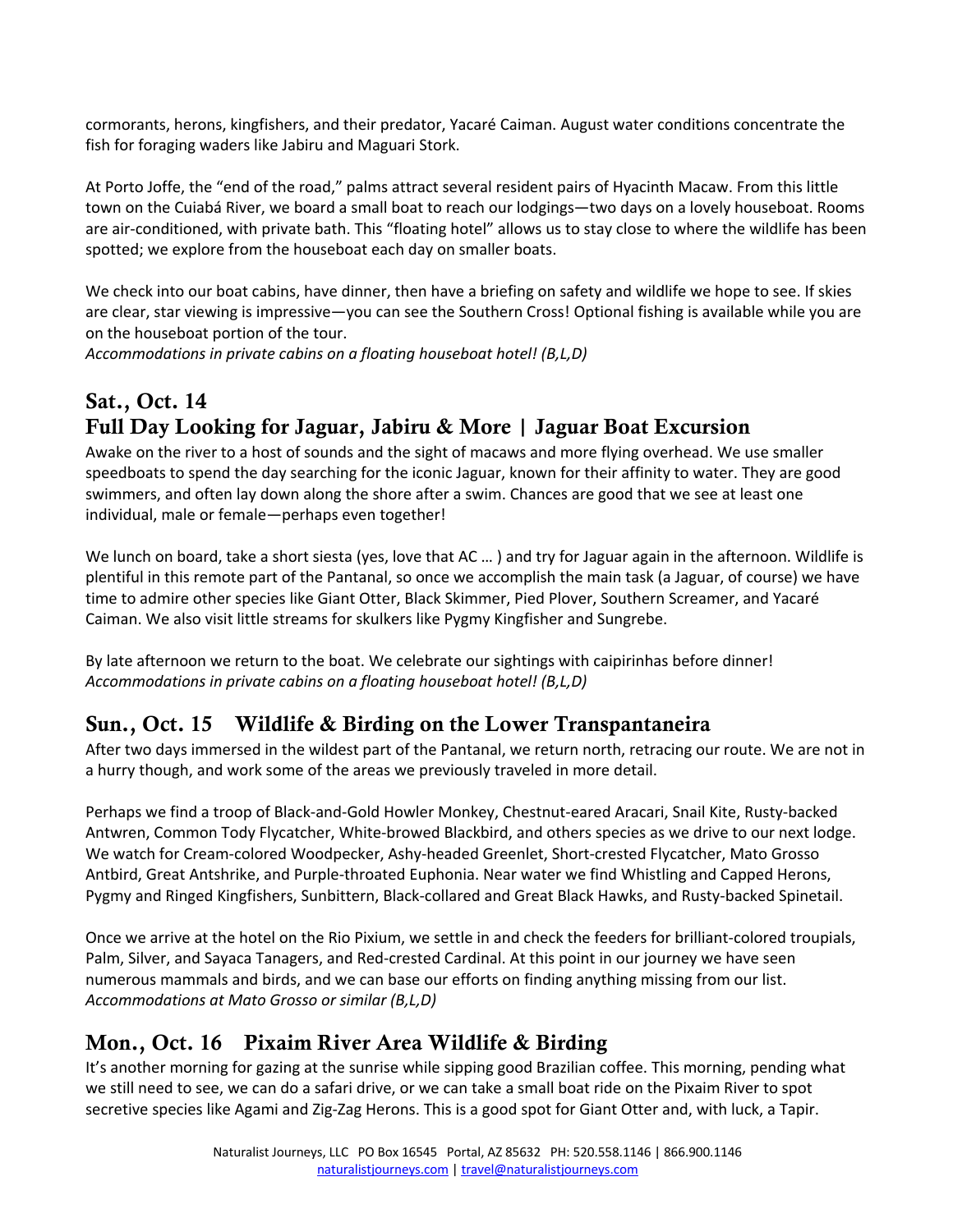Driving back to Cuiabá, the landscapes are iconic and make for great pictures. We look for Black-capped Donacobious, Green-and-rufous Kingfisher, Little Blue Heron, and other species like some very impressive iguanas. We can break up our drive with a walk in Gallery Forest habitat looking for special birds like Helmeted Manakin, Mato Grosso Antbird, Band-tailed Antbird, Black-hooded Tanager, Blue-crowned Trogon, and more.

Dinner finds us sampling authentic Grosso cuisine, including legendary piranha and local beef. *Accommodations at the Mato Grosso or similar (B,L,D)*

## Tues., Oct. 17 Wildlife Viewing | Return Drive to Cuiabá | Departures

Today, we make our way back to Cuiabá; the paved road is perhaps a welcome sight as we bid adieu to the marvelous but often dusty Pantanal. Our plan is to arrive in Cuiabá in time for connections to São Paolo for evening flights out. Plan on flights after 4:00 PM. For those not finding a good flight match up, you can return to GRU and overnight, or simply overnight in Cuiabá at the Odara Hotel, close to the city's botanic gardens, and start fresh the following day. If you plan to overnight in Cuiabá and would like to add an outing at the botanic gardens, we are happy to offer that (added charge). *(B,L)*

# Pre-Tour Atlantic Forest Extension

One of the most beautiful birding sites in the Atlantic Forest is Itatiaia National Park, located just 250 kilometers from São Paulo and home to one of the largest altitudinal differences of any birding site in Brazil, ranging from humid Atlantic Forest at 300 meters, up to the "campos de altitude" at 2,800 meters.

Itatiaia was Brazil's first National Park and shelters an incredible variety of birds, including Black Hawk-Eagle, Dusky-legged Guan, Slaty-breasted Wood-Rail, Giant Snipe, White-throated Hummingbird, Brazilian Ruby, Frilled Coquette, Black-breasted Plover-Crest, Saffron Toucanet, Yellow-fronted and Robust Woodpeckers, Wingbanded Hornero, White-browed Foliage-gleaner, Itatiaia Thistletail, Speckle-breasted Antpitta, Giant and Largetailed Antshrikes, White-bibbed and Rufous-tailed Antbirds, Fork-tailed Pygmy-tyrant, Southern Antpipit, Velvety Black-tyrant, Pin-tailed Manakin, Eastern Slaty Thrush, Red-ruffed Fruitcrow, Black-and-Gold Cotinga, Brassybreasted and Gilt-edged Tanagers, and Sharpbill.

This extension is a feast for the eyes for birders, an extraordinary array of species, many endemic to the region.

## Tues., Oct. 3 Arrival in São Paulo

You arrive today in São Paulo for our Atlantic Forest pre-tour extension. After gathering your bags and going through customs please take the convenient shuttle to the hotel. Rest up from the long flight and get to know the others in the group at dinner tonight.

*Accommodations in at a convenient airport hotel (D)*

## Wed., Oct. 4 Itatiaia National Park—Atlantic Forest

We want an early departure after breakfast so we can arrive at Itatiaia National Park (170 miles) before noon. Along the highway we look for Southern Crested Caracara and both White-tailed and Crane Hawks. Our stop at the park's entrance station provides us with our first opportunity to bird the Atlantic Forest. White-eyed Parakeet put on a show as they jet overhead, while we look for Curl-crested Jay, Chalk-browed Mockingbird, Campo Flicker, Savannah Hawk, Ruby-crowned Tanager, Grey Monjita, and Crested Black-Tyrant. We have lunch, check into our rooms and then enjoy the stunning vista with an array of feeders and birds in the foreground. For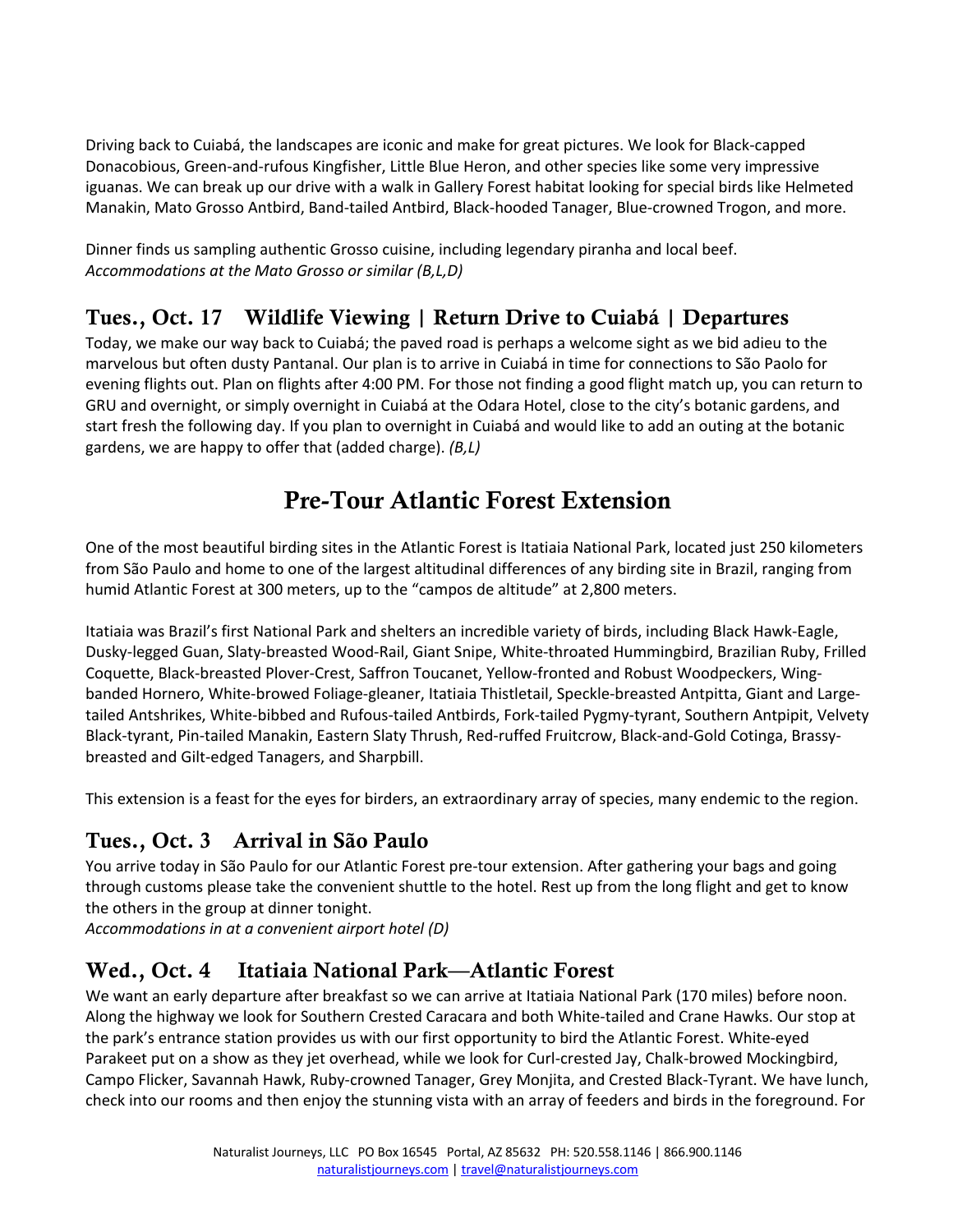birders and photographers alike, this is just such a treat to see so many of the colorful birds of this park, and so close: Red-breasted Toucan, Dusky-legged Guan, Green Honeycreeper, White-throated Hummingbird, Brazilian Ruby, Chestnut-bellied Euphonia, Green-headed and other tanagers, Crested Oropendola, and Red-rumped Cacique. This is a fine introduction to some of the species of the Atlantic Forest. *Accommodations at Hotel do Ype or similar (B,L,D)*

## Thurs., Oct. 5 & Fri., Oct. 6 Midlevel & High-Altitude Exploration of Itatiaia National Park

These two days are dedicated to exploring the trails and roads of the central part of the park. We stop for flocks as we climb the road to the higher elevations of the park where we should find Maroon-bellied Parakeet, Planalto Hermit, Surucua Trogon, Black-throated Trogon, Rufous-capped Motmot, Tufted Antshrike, Whitebearded Antshrike, Variable Antshrike, Spot-breasted Antvireo, Plain Antvireo, Star-throated Antwren, Whiteshouldered Fire-eye, Ferruginous Antbird, Ochre-rumped Antbird, White-bibbed Antbird, Rufous Gnateater, Black-and-gold Cotinga, Blue-backed Manakin, Gray-capped Tyrannulet, Bay-chested Warbling-Finch, Buffthroated Warbling-Finch, Diademed Tanager, Olivaceous Woodcreeper, White-throated Woodcreeper, and Scaled Woodcreeper.

We drive through the area, making "specialty stops" to areas that have Violet-capped Woodnymph, Black Hawk-Eagle, and Collared Forest-Falcon. Higher elevation stops allow us to look for Araucaria Tit-Spinetail, Itatiaia Spinetail, and Rufous-capped Antshrike. A number of different species occur along the transition zones of the various elevation-dependent habitats as we climb the road to the top. These include a long list: White-barred Piculet, Yellow-eared Woodpecker, Plain-winged Woodcreeper, Black-billed Scythebill, Rufous-capped Spinetail, Pallid Spinetail, White-collared Foliage-gleaner, Ochre-breasted Foliage-gleaner, Buff-fronted Foliage-gleaner, White-browed Foliage-gleaner, Yellow Tyrannulet, Gray-hooded Flycatcher, Cliff Flycatcher, Black-tailed Flycatcher, White-throated Spadebill, Velvety Black-Tyrant, Long-tailed Tyrant, White-browed Warbler, Goldencrowned Warbler, Rufous-crowned Greenlet, Golden-winged Cacique, Black-goggled Tanager, Rufous-headed Tanager, Golden-chevroned Tanager, and Ruby-crowned Tanager. We should also find monkeys: Black Capuchin along with Black-striped Capuchin.

One of the fascinating aspects of climbing this road is the different plant communities and species. We bird in Araucaria forest, a unique, high-elevation conifer of the park; the tundra-like plants found in the shrubby lands at the top of the park; and lower elevation cloud forest, complete with salvias, bromeliads, and orchids. Lower elevations have intermittent forests embedded with grasslands and streams. All of these habitats provide ample opportunity to experience this well-known and diversity-rich part of Brazil. *Accommodations at Hotel do Ype or similar (B,L,D)* 

## Sat., Oct. 7 Morning in Itatiaia National Park | Return to São Paulo

This morning we enjoy an early breakfast, and then drive to the Agulhas Negras road into the highlands on the far side of the park. This road gives us access to higher elevation habitat where some specialty birds are found. Notable among these are White-rumped Hawk, Rufous-thighed Hawk, Araucaria Tit-Spinetail, Itatiaia Thistletail, Buff-browed Foliage-gleaner, Rufous-tailed Antbird, Black-and-gold Cotinga, Black-capped Piprites, Brownbreasted Bamboo Tyrant, Shear-tailed Gray Tyrant, Diademed Tanager, Gray-throated Warbling-Finch, and Baychested Warbling-Finch.

After we finish birding here, we drive back to São Paulo where we meet up with our companions, overnight before the start of our main trip (and in-country flight) to the Pantanal! *Accommodations at an airport hotel (B,L,D)*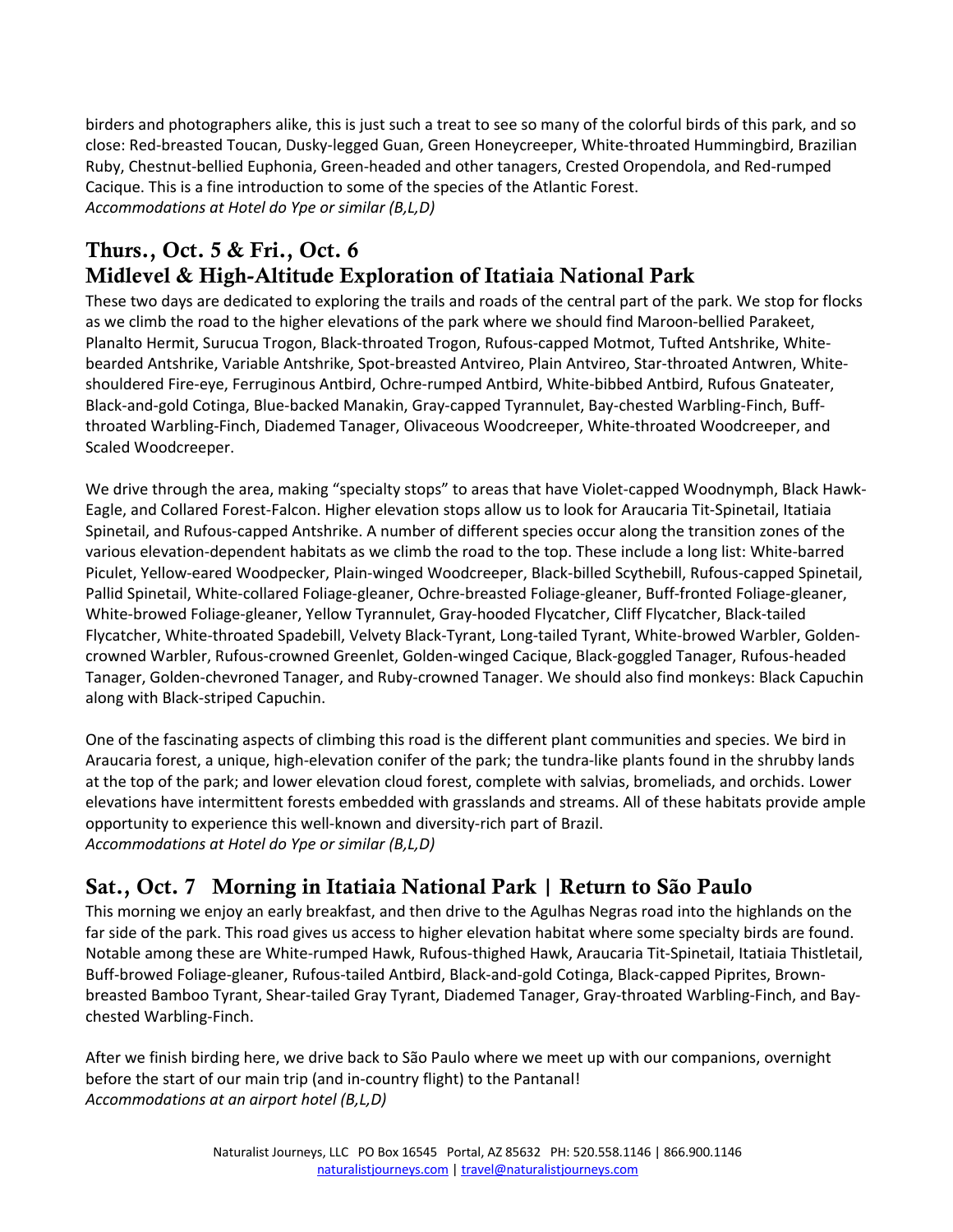# Post-Tour Chapada Extension

Located 65 km northeast of Cuiaba, Chapada dos Guimaraes is a unique destination in the Cerrado, the Brazilian Savanna, a transition zone between the Cerrado and the Amazon, giving you the chance to see the Cerrado's avian highlights like Small-billed Tinamou, Red-legged Seriema, Scaled Dove, Horned Sungem, Blue-tufted Starthroat, White-eared Puffbird, Rusty-backed and Large-billed Antwren, Rufous-winged Antshrike, Band-tailed and Fiery-capped Manakin, Curl-crested Jay, and White-rumped Tanager. Wow!

Its peculiar landscape allows us to move from open grass fields to exuberant forests within minutes, offering a drastic change in habitat as well as bird species. With the transition as we gain elevation, we may find birds that are not likely to be found elsewhere in the Cerrado such as the Brown Jacamar, the Blue-headed Parrot, the Yellow-tufted Woodpecker, Pheasant Cuckoo, and many others. We plan to explore from grass fields where the rare Rufous-sided Pygmy-tyrant and the beautiful Yellow-billed Blue-finches wander through the brush, and the recently split Chapada Flycatcher make their lovely displays, to the sandstone cliffs where Red-and-green Macaw find an unusual nesting site, and the forested valleys where manakins put on a daily show.

Chapada is definitely one of the most remarkable destinations in the Brazilian savanna as well as a well-known national park. Just two hours from Cuiaba, it makes for a perfect, easy to reach extension.

#### Tues., Oct. 17 Cuiaba to Chapada Dos Guimaraes

Those who opt to join this extension say goodbye to the rest of the group today in Cuiaba, and continue driving north to Chapada dos Guimarães, gaining in elevation for about an hour's drive. Our first stop is the beautiful Véu de Noiva Waterfall, the highest fall of the Park (89m height). The landscape here is beautiful; and this eBird hotspot lists 277 species. We watch for Guira Cuckoo, Great Dusky Swift, Yellow-chevroned Parakeet, Bluewinged Macaw, both Purplish and Curl-crested Jays, and more.

We arrive to our lodge by afternoon, and after settling in, we can take in a panoramic natural balcony overlooking the plain of Cuiabá, from which we are able to appreciate a breathtaking landscape, and also observe Red-and-green Macaw, King Vulture, White-eared Puffbird, and parrots. *Accommodations at Pousada Vento Sul or Pousada do Parque or similar (B (on main tour),L,D)*

## Wed., Oct. 18 Chapada Dos Guimaraes

After breakfast we visit the wonderful Cidade de Pedras (Stone Town), stunning rock formations that best characterize Chapada dos Guimarães. Located within the National Park at the top the region of Vale do Rio Claro, it is the best place to observe the great sandstone cliffs and the gigantic hills. From there we can see an incredible landscape, where rock formations are continuously carved and transformed. We also watch for the beautiful Curl-crested Jay, Coal-crested Finch, Blue Finch, Campo Flicker, the regal King Vulture, and more.

After lunch we explore the Vale do Rio Claro; our excursion begins inside the National Park, driving between cliffs, streams, and trails, then we continue walking up to the Crista do Galo, a rock formation located in the center of the valley that gives us a panoramic view of the region. From here, we see the Rio Claro and the Invernada Rivers, and the huge sandstone walls that characterize the Chapada dos Guimarães. We continue walking up to Poço da Anta, a great well of crystal-clear water near the source, a true natural aquarium where you can swim. We are back to the lodge for dinner tonight.

*Accommodations at Pousada Vento Sul or Pousada do Parque or similar (B,L,D)*

## Thurs., Oct. 19 Chapada Dos Guimaraescuiaba